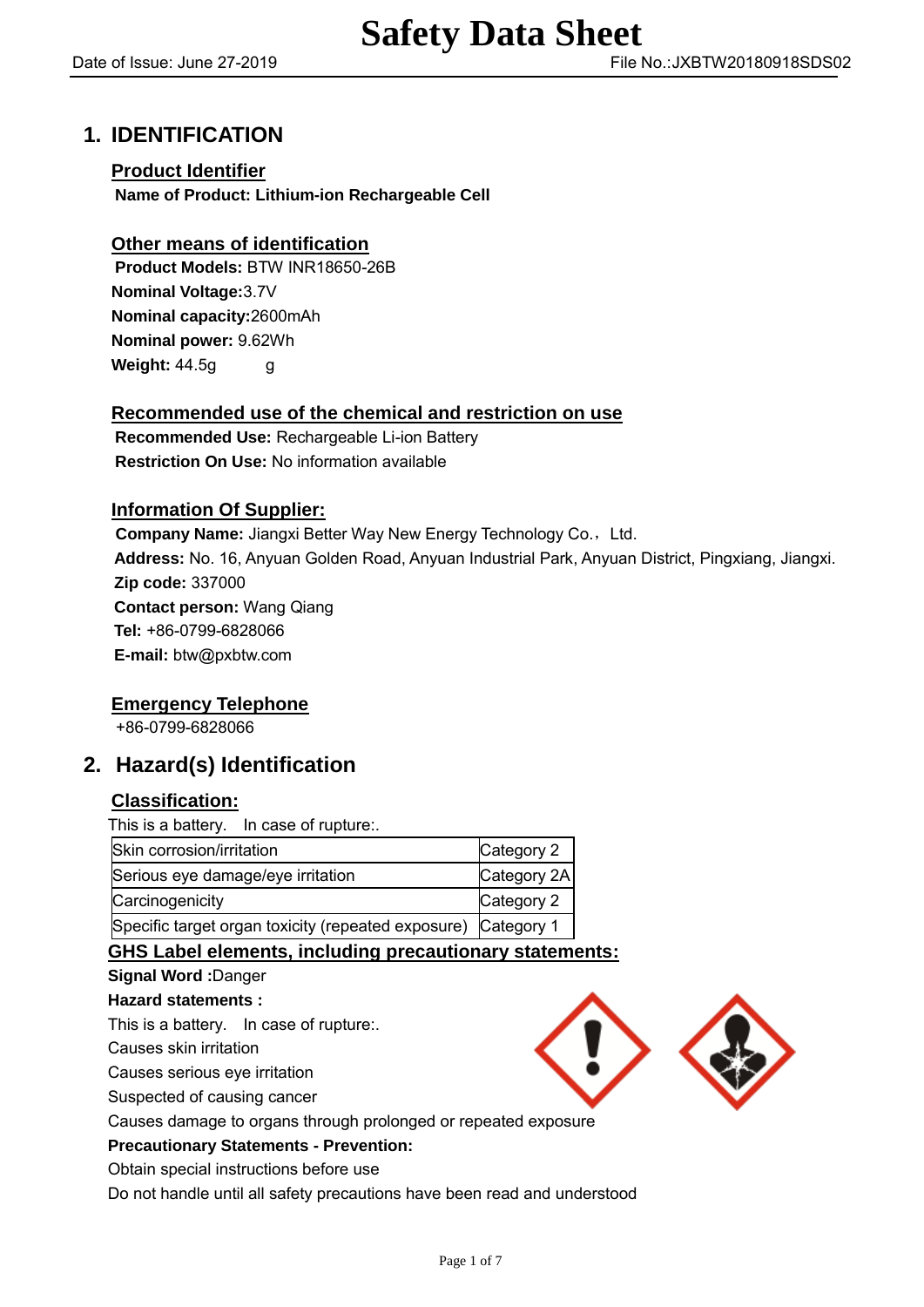Wear protective gloves/protective clothing/eye protection/face protection

Wash face, hands and any exposed skin thoroughly after handling

Do not breathe dust/fume/gas/mist/vapors/spray

Do not eat, drink or smoke when using this product

## **Precautionary Statements - Response:**

IF exposed or concerned: Get medical advice/attention

Specific treatment (see supplemental first aid instructions on this label)

## **Eyes:**

IF IN EYES: Rinse cautiously with water for several minutes. Remove contact lenses, if present and easy to do. Continue rinsing If eye irritation persists: Get medical advice/attention

## **Skin:**

IF ON SKIN: Wash with plenty of water and soap

If skin irritation occurs: Get medical advice/attention

Take off contaminated clothing and wash it before reuse

## **Precautionary Statements - Storage:**

Store locked up

## **Precautionary Statements - Disposal:**

Dispose of contents/container to an approved waste disposal plant

## **Other information**

Very toxic to aquatic life with long lasting effects

#### **Unknown acute toxicity :**

30.9 % of the mixture consists of ingredient(s) of unknown toxicity

30.9 % of the mixture consists of ingredient(s) of unknown acute oral toxicity

30.9 % of the mixture consists of ingredient(s) of unknown acute dermal toxicity

30.9 % of the mixture consists of ingredient(s) of unknown acute inhalation toxicity (gas)

30.9 % of the mixture consists of ingredient(s) of unknown acute inhalation toxicity (vapor)

30.9 % of the mixture consists of ingredient(s) of unknown acute inhalation toxicity (dust/mist)

# **3. Composition/ Information on Ingredients**

| <b>Chemical Name</b>                     | <b>CAS No.</b> | Weigh% |
|------------------------------------------|----------------|--------|
| nickel<br>Cobalt<br>lithium<br>manganese | 182442-95-1    | 36.6   |
| oxide                                    |                |        |
| 1,1-Difluoroethylene polymer             | 24937-79-9     | 0.7    |
| Carbon black                             | 1333-86-4      | 0.7    |
| Graphite                                 | 7782-42-5      | 16.2   |
| Rubber, butadiene styrene                | 61789-96-6     | 0.4    |
| Cellulose, carboxymethyl ether           | 9000-11-7      | 0.2    |
| Ethylene carbonate                       | 96-49-1        | 3.3    |
| Dimethyl carbonate                       | 616-38-6       | 6.7    |
| Carbonate, methyl ethyl                  | 623-53-0       | 1.1    |
| Polypropylene                            | 9003-07-0      | 2.7    |
| Aluminum                                 | 7429-90-5      | 4.2    |
| Copper                                   | 7440-50-8      | 8.2    |
| Nickel                                   | 7440-02-0      | 0.3    |
| Iron                                     | 7439-89-6      | 16     |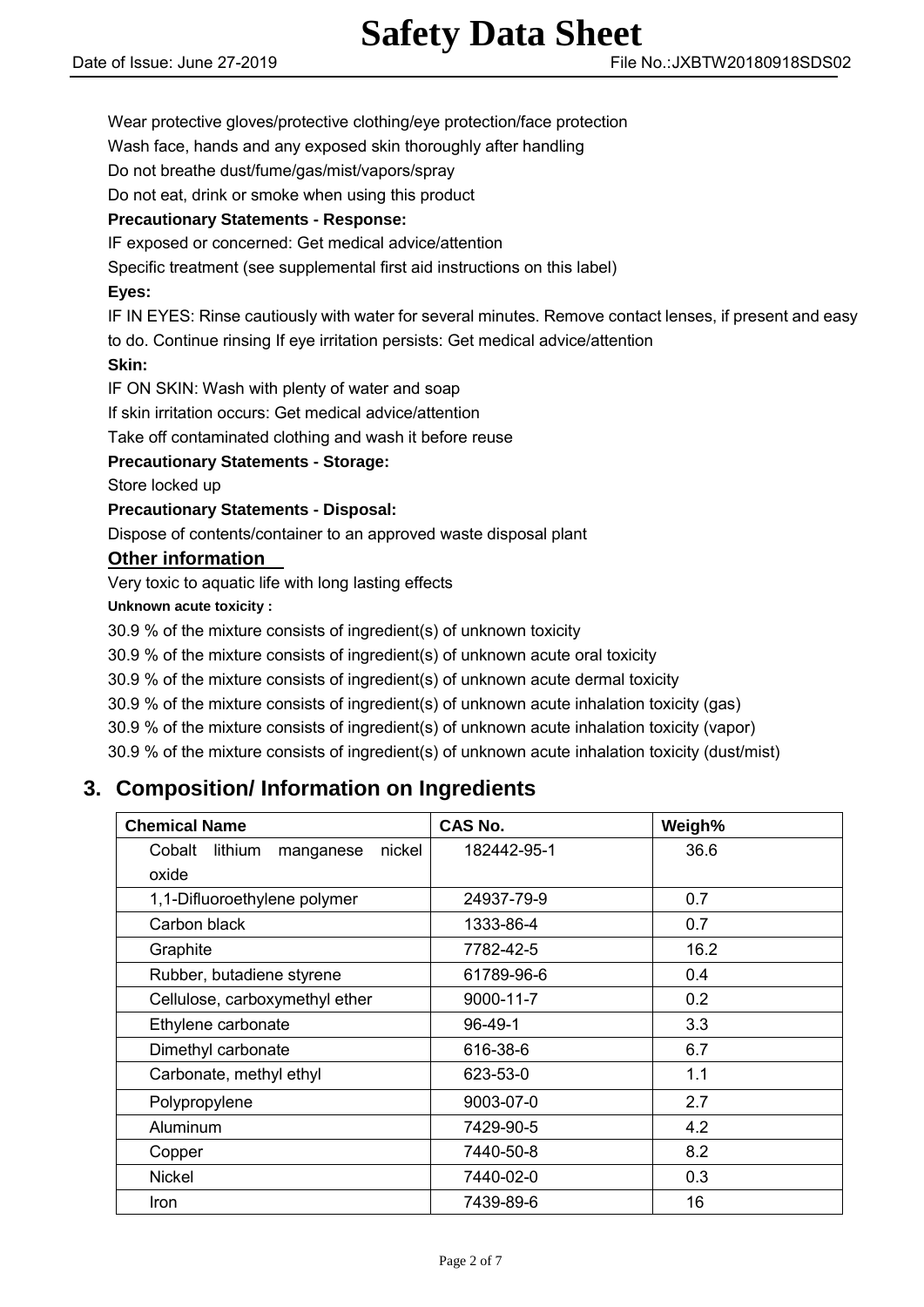| Phosphate (1-), hexafluoro-, lithium | 21324-40-3 | 17  |  |
|--------------------------------------|------------|-----|--|
| Polyvinyl chloride                   | 9002-86-2  | 0.6 |  |
| Polyethylene terephthalate           | 25038-59-9 | 0.4 |  |

# **4. First Aid Measures**

## **General Advice**

First aid is Applicable only in the case of cell rupture.

## **Skin Contact:**

Washing immediately with plenty of water and soap for at least 15 minutes.In the case of skin irritation or allergic reaction see a physician.

## **Eye contact:**

If symptoms persist, call a physician. Rinse immediately with plenty of water, also under the eyelids, for at least 15 minutes. Keep eye wide open while rinsing. Remove contact lenses, if present and easy to do. Continue rinsing. Do not rub affected area.

## **Inhalation of Vented Gas:**

Remove to fresh air. If symptoms persist, call a physician. Get medical attention immediately if symptoms occur.

## **Ingestion:**

Do not induce vomiting. Rinse mouth immediately and drink plenty of water. Call a physician or poison control center immediately.

## **Most important symptoms and effects, both acute and delayed**

Contact with internal components may cause allergic skin sensitizations (rash) and irritate eyes, nose, throat, respiratory system. Cobalt and cobalt compounds are considered to be possible human carcinogen(s).

**Indication of any immediate medical attention and special treatment needed**

No information available

## **5. Fire –Fighting Measures**

## **Suitable Extinguishing Media**

Usefoam, dry powder or dry sand,  $CO<sub>2</sub>$  as appropriate.

## **Unsuitable Extinguishing Media:**

CAUTION: Use of water spray when fighting fire may be inefficient.

## **Specific Hazards Arising from the chemical**

Under fire conditions, batteries may burst and release hazardous decomposition products when exposed to fire situation. This could result in the release of flammable or corrosion materials.

## **Hazardous Combustion product:**

CO, CO2, Metals oxides, Irritating fumes.

## **Protective equipment and precautions for firefighters**

Firefighters must wear fire resistant protective equipment and appropriate breathing apparatus. The staff must equipment filtermask(full mask) or isolated breathing apparatus. The staff must wear the clothes which can defense the fire and the toxic gases. Put out the fire in the upwind direction. Remove the container to open space as soon as possible. Spray water on the containers in the fireplace to keep them cool until finish extinguishment.

# **6. Accidental Release Measures**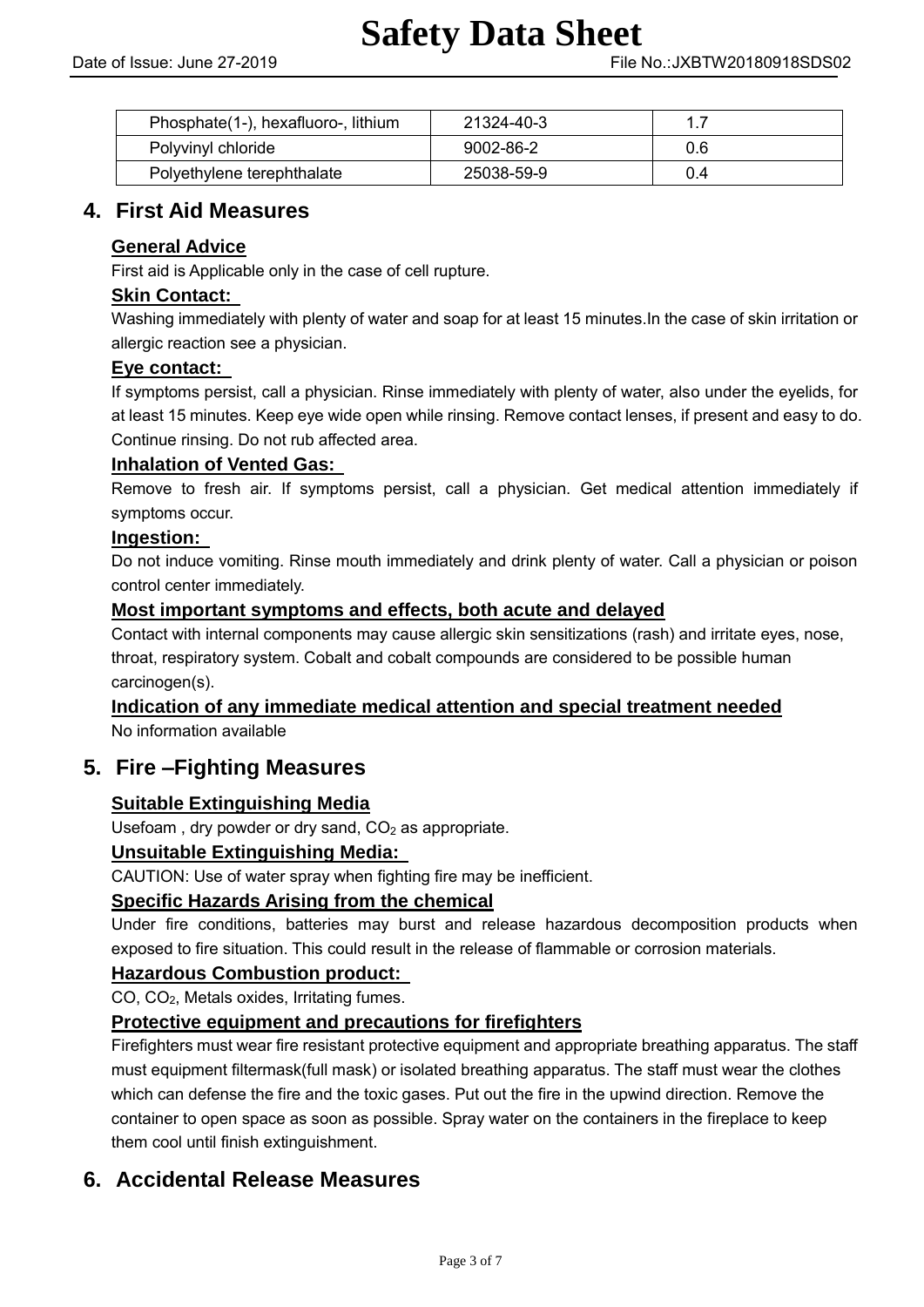## **Personal precautions, protective equipment and emergency procedures**

If the battery material is released, remove personnel from area until fumes dissipate. Provide maximum ventilation to clear out hazardous gases. The preferred response is to leave the area, dispose the case after the batteries cool and vapors dissipate. Provide maximum ventilation. Avoid contact with skin, eyes or inhalation of vapors.

## **Methods for containment**

Prevent further leakage or spillage if safe to do so.

## **Methods for cleaning up**

Collect all released material in a plastic lined container. Dispose off according to the local law and rules. Avoid leached substances to get into the earth, canalization or waters.

## **7. Handling and Storage**

## **Precaution for safe handling**

Always follow the warning information on the batteries and in the manuals of devices. Only use the recommended battery types. Keep batteries away from children. For devices to be used by children, the battery casing should be protected against unauthorized access. Unpacked batteries shall not lie about in bulk. In case of battery change always replace all batteries by new ones of identical type and brand. Do not swallow batteries. Do not throw batteries into water. Do not throw batteries into fire. Avoid deep discharge. Do not shirt-circuit batteries use recommended charging time and current.

## **Conditions for safe storage, including any incompatibilities**

#### **Storage**:

Keep containers tightly closed in a dry, cool and well-ventilated place. Store locked up. Keep out of the reach of children. If battery is subject to storage for such a long term as more than 3months, it is recommended to recharge the battery periodically.

**Incompatible products:** Strong acids.Strong oxidizing agent.

## **8. Exposure Controls/Personal Protection**

## **Control parameters**

Not established

## **Appropriate engineering controls**

Under normal conditions( during charge and discharge) release of ingredients does not occur.

## **Individual protection measures**

## **Respiratory protection:**

No personal respiratory protective equipment normally required. In case of inadequate ventilation wear respiratory protection

#### **Eye /face protection:**

If splashes are likely to occur, wear safety glasses with side-shields.

#### **Skin protection:**

Wear protective clothing to prevent contact

#### **Hand protection:**

Wear protective gloves

# **9. Physical and Chemical Properties**

**Physical State**: Solid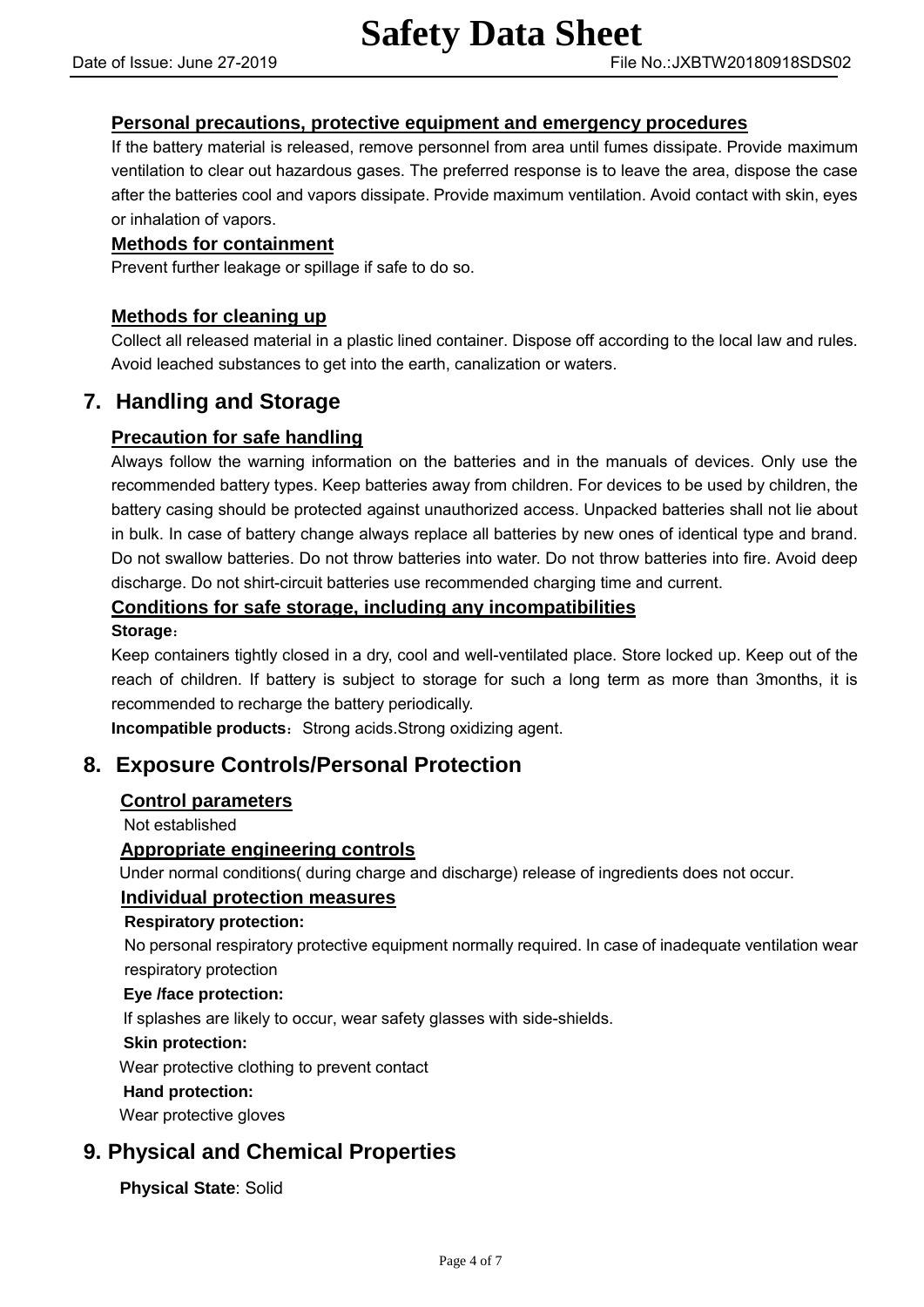| <b>Color: Blue</b>                                       |
|----------------------------------------------------------|
| <b>Odor: Odorless</b>                                    |
| Odor Threshold: No information available                 |
| pH:No data available                                     |
| Melting/freezing point: No data available                |
| Boiling point/boiling range: No data available           |
| Flash Point: No data available                           |
| Evaporation Rate: No data available                      |
| Flammability(Solid, gas): No data available              |
| <b>Flammability Limit in Air:</b>                        |
| Upper flammability limit: No data available              |
| Lower flammability limit: No data available              |
| Vapor pressure: No data available                        |
| Vapor density: No data available                         |
| Specific Gravity: No data available                      |
| Solubility: Insoluble in water                           |
| Partition coefficient:n-octanol/water: No data available |
| Autoignition temperature: No data available              |
| Decomposition temperature: No data available             |
| Kinematic viscosity: No data available                   |
| Dynamic viscosity: No data available                     |
|                                                          |

# **10. Stability and Reactivity**

## **Reactivity:**

No data available

## **Chemical stability:**

Stable under recommended storage conditions.

## **Possibility of Hazardous Reactions:**

When heated above 150℃ the risk of rupture occurs. Due to special safety construction, rupture implies controlled release of pressure without ignition

## **Conditions to avoid:**

Do not subject battery to mechanical shock. Keep away from open flames, high temperature.

#### **Incompatible materials:**

Strong acids, strong oxidizing agents.

## **Hazardous decomposition products:**

Under fire conditions, the electrode materials can form carcinogenic cobalt oxides

# **11. Toxicological Information**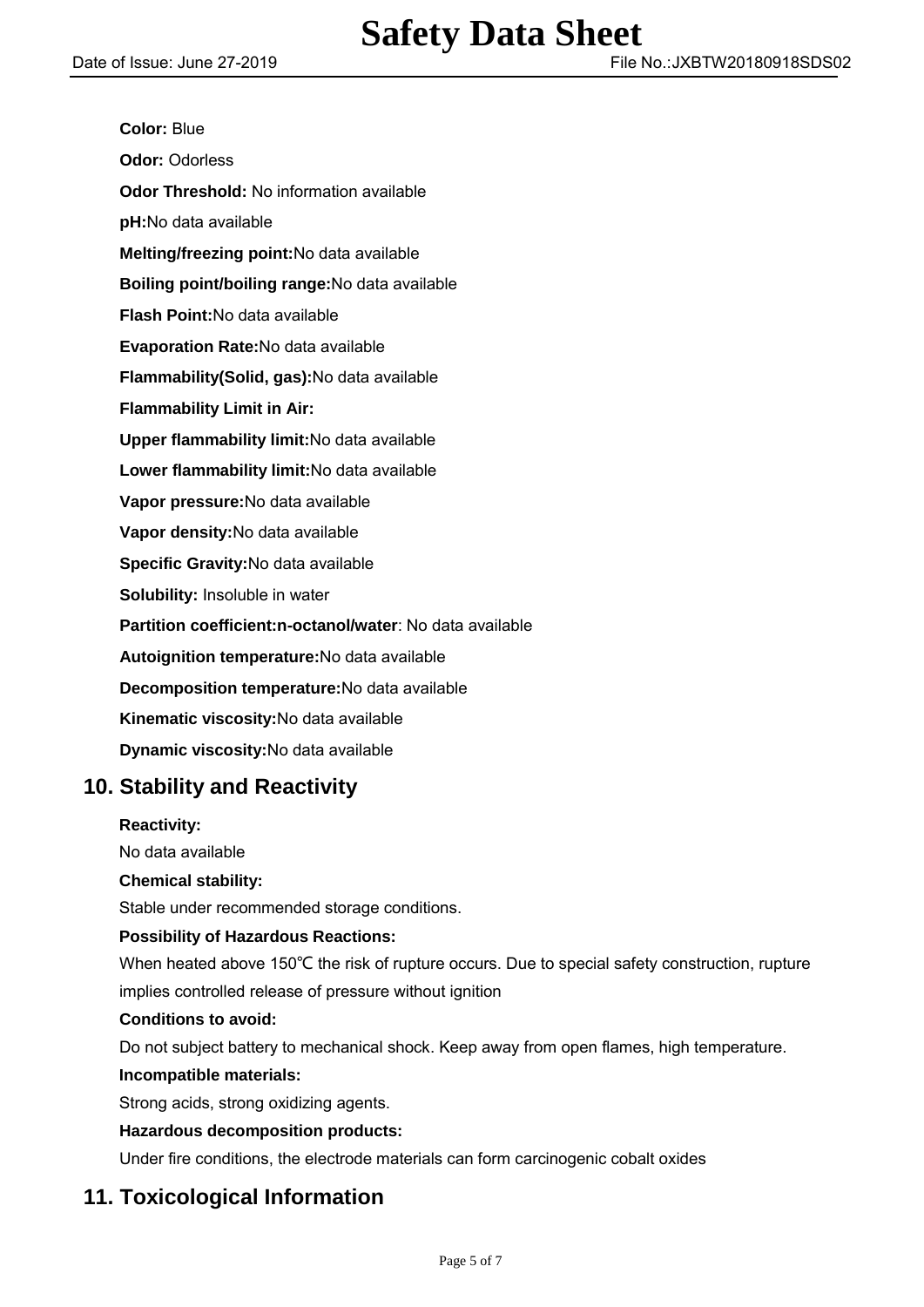## **Information on likely routes of exposure**

## **Inhalation:**

Inhalation of a large number of vapors or fumes released due to heat may cause respiratory.

### **Eye Contact:**

Contact with battery electrolyte may cause burns. Eye damage is possible.

## **Skin Contact:**

Contact with battery electrolyte may cause burns and skin irritation.

### **Ingestion:**

Ingestion of battery contents may cause moth, throat and intestinal burns and damage.

Under normal conditions (during charge and discharge) release of ingredients does not occur. If accident release occurs see information in section 2,3, and 4. Swallowing of battery can be harmful. Call the local Poison Control Centre for advice and follow-up.

## **Information on toxicological characteristics**

 **Acute toxicity:**

No data available.

#### **Skin corrosion/irritation:**

The liquid in the battery irritates.

#### **Serious eye damage/ irritation:**

The liquid in the battery irritates.

#### **Respiratory sensitization:**

The liquid in the battery may cause sensitization to some person.

#### **Skin sensitization:**

The liquid in the battery may cause sensitization to some person.

#### **Carcinogenicity:**

Cobalt and Cobalt compounds are considered to be possible human carcinogen(s)

 **Germ Cell Mutagencity:**

No data available.

#### **Reproductive Toxicity:**

No data available.

#### **STOT-single Exposure:**

No data available.

#### **STOT-repeated Exposure:**

No data available.

 **Aspiration Hazard:**

No data available.

## **12. Ecological Information**

## **Ecotoxicity:**

Water hazard class1(Self-assessment): slightly hazardous for water

## **Persistence and Degradability:**

No information available

## **Bioaccumulation:**

No information available

**Other adverse effects:**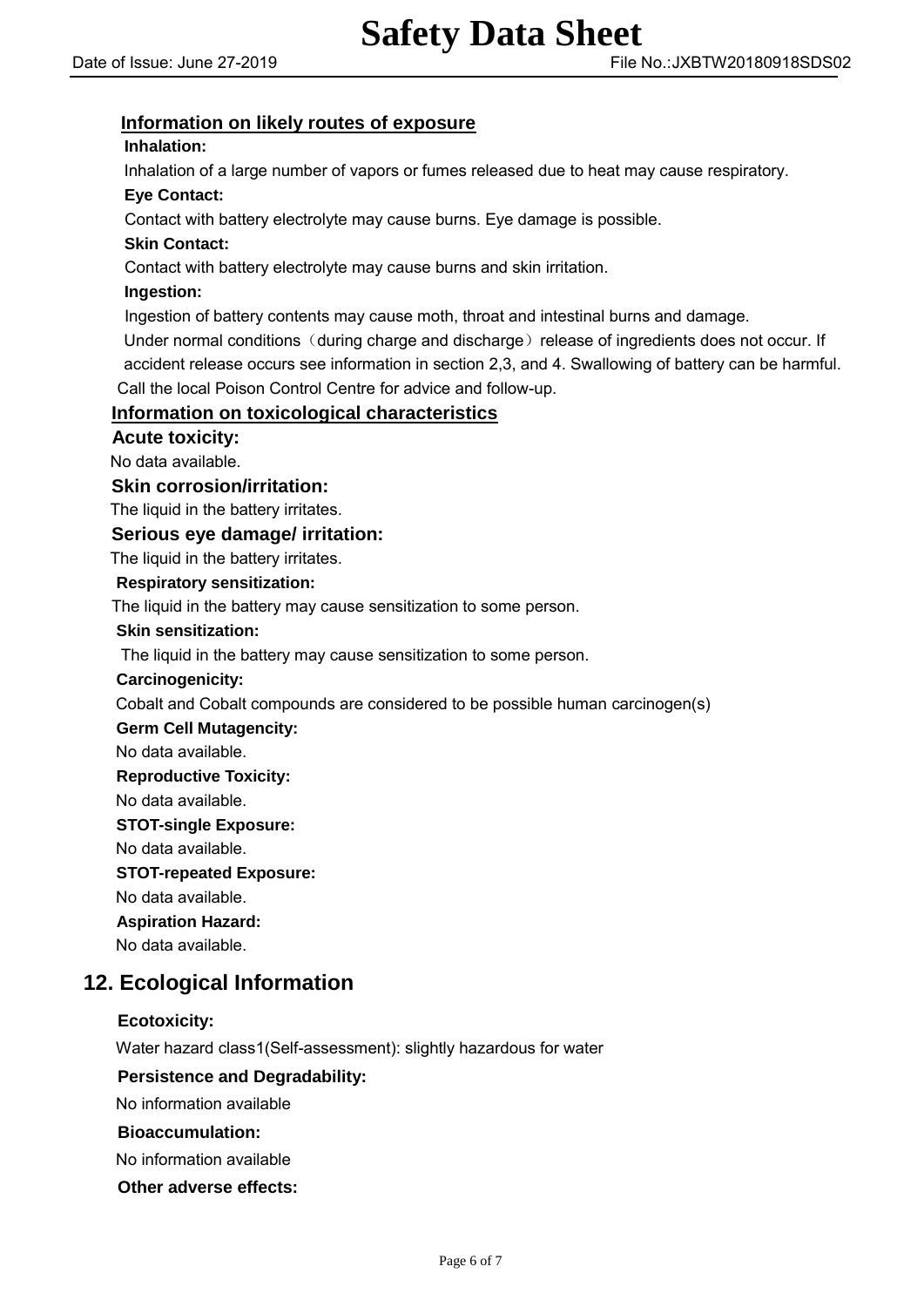No information available

# **13. Disposal Considerations**

## **Waste treatment methods**

#### **Disposal methods:**

Should not be released into the environment.

## **Contaminated Packaging:**

Dispose of in accordance with federal, state and local regulations.

## **14. Transportation Information**

 According to Packing Instruction 965-967 of IATA DGR 60th Edition for transportation, the special provision 188 of IMDG( inc Amdt38-16). The batteries should be securely packed and protected against short-circuits. Examine whether the package of the containers are integrate and tighten closed before transport. Take in cargo of them without falling, dropping, and breakage. Prevent collapse of cargo piles. Don't put the goods together with oxidizer and chief food chemicals. The transport vehicle should prevent exposure, rain and high temperature. For stopovers, the vehicle should be away from fire and heat sources. When transported by sea, the assemble place should keep away from bedroom and kitchen, and isolated from the engine room, Power and fire sources. Under the condition of road transportation, the driver should drive in accordance with regulated route, don't stop over in the residential area and congested area. Forbid to use wooden, cement for bulk transport:

Lithium batteries shipped as "Lithium batteries", Lithium batteries packed with equipment", or "lithium batteries contained in equipment" may not be classified as "No Dangerous Goods" when shipped in accordance with Packing Instruction 965-967 of IATA-DGR" or "Special provision 188of IMO-IMDG Code".

DOT: NOT REGULATED Proper Shipping Name: NON REGULATED Hazard Class: N/A TDG: Not regulated MEX: Not regulated ICAO: Not regulated IATA: Not regulated Proper Shipping Name: NON REGULATED Hazard Class: N/A IMDG/IMO: Not regulated Hazard Class: N/A Ems No.: F-A,S-1 RID: Not regulated ADR: Not regulated AND:Not regulated

## **15. Regulatory information**

## **OSHA hazard communication standard (29 CFR 1910.1200)**

Hazardous √ Non-hazardous

# **16. Other Information**